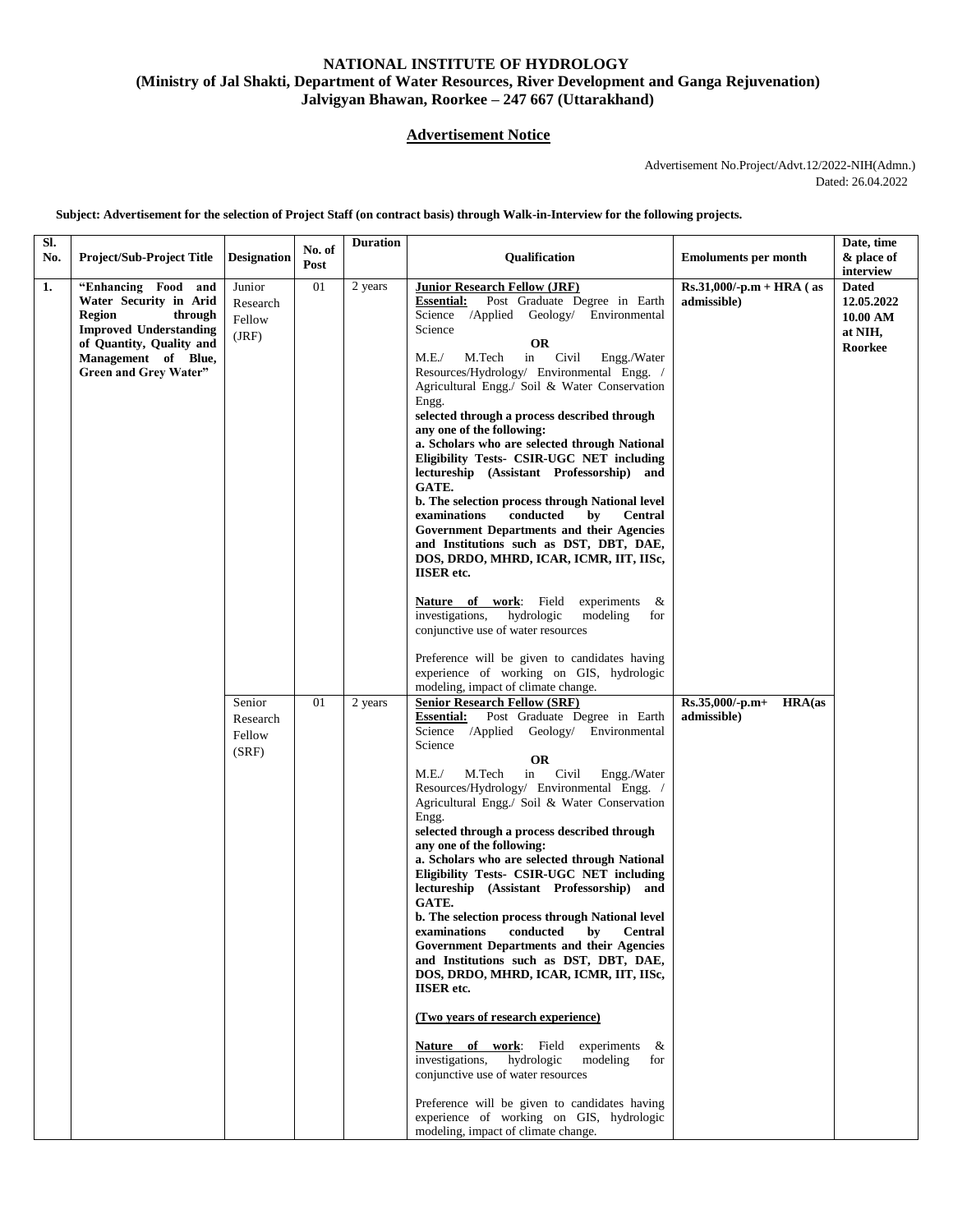| 2. | DST-NWO Consortia "                                  | Junior             | Two | 01 year       | <b>Junior Research Fellow JRF</b>                                                                    | Rs. $31,000/- + HRA$ (as                 | <b>Dated</b>               |
|----|------------------------------------------------------|--------------------|-----|---------------|------------------------------------------------------------------------------------------------------|------------------------------------------|----------------------------|
|    | Changing the fate of the                             | Research           |     |               | Essential: Post Graduate degree in Basic                                                             | admissible)                              | 12.05.2022                 |
|    | <b>Hindon</b><br>river<br>by                         | Fellow             |     |               | Sciences (Chemistry, Earth Sciences, Geology,                                                        |                                          | 10.00 AM                   |
|    | evaluating the impact of                             | (JRF)              |     |               | <b>Environmental Sciences)</b>                                                                       |                                          | at NIH,                    |
|    | agriculture on the water<br>balance Developing a     |                    |     |               | <b>OR</b><br>Civil<br>M.E./<br>M.Tech<br>in<br>Engg./Water                                           |                                          | Roorkee                    |
|    | template for a cleaner                               |                    |     |               | Resources/Hydrology/ Environmental Engg. /                                                           |                                          |                            |
|    | Ganga River"                                         |                    |     |               | Agricultural Engg./ Soil & Water Conservation                                                        |                                          |                            |
|    |                                                      |                    |     |               | Engg.                                                                                                |                                          |                            |
|    |                                                      |                    |     |               | selected through a process described through                                                         |                                          |                            |
|    |                                                      |                    |     |               | any one of the following:                                                                            |                                          |                            |
|    |                                                      |                    |     |               | a. Scholars who are selected through National                                                        |                                          |                            |
|    |                                                      |                    |     |               | Eligibility Tests- CSIR-UGC NET including                                                            |                                          |                            |
|    |                                                      |                    |     |               | lectureship (Assistant Professorship) and<br>GATE.                                                   |                                          |                            |
|    |                                                      |                    |     |               | b. The selection process through National level                                                      |                                          |                            |
|    |                                                      |                    |     |               | conducted<br>examinations<br>by<br><b>Central</b>                                                    |                                          |                            |
|    |                                                      |                    |     |               | <b>Government Departments and their Agencies</b>                                                     |                                          |                            |
|    |                                                      |                    |     |               | and Institutions such as DST, DAE, DOS,                                                              |                                          |                            |
|    |                                                      |                    |     |               | DRDO, MHRD, ICAR, IIT, IISc, IISER etc.                                                              |                                          |                            |
|    |                                                      |                    |     |               | Nature of work: To carry out field and                                                               |                                          |                            |
|    |                                                      |                    |     |               | laboratory investigations and Ground water                                                           |                                          |                            |
|    |                                                      |                    |     |               | modeling.<br><b>Junior Research Fellow (JRF)</b>                                                     |                                          |                            |
| 3. | "Expansion<br>of<br>the<br><b>German-Indian</b>      | Junior             | One | July,<br>2023 | <b>Essential:</b><br>Post Graduate Degree in Earth                                                   | Rs. $31,000/$ - + HRA (as<br>admissible) | <b>Dated</b><br>12.05.2022 |
|    | Competence Centre for                                | Research<br>Fellow |     |               | Science /Applied Geology/ Environmental                                                              |                                          | 10.00 AM                   |
|    | <b>Riverbank</b><br><b>Filtration</b>                |                    |     |               | Science                                                                                              |                                          | at NIH,                    |
|    | $(CCRBF)$ "                                          |                    |     |               | <b>OR</b>                                                                                            |                                          | Roorkee                    |
|    |                                                      |                    |     |               | in Civil<br>M.E./<br>M.Tech<br>Engg./Water                                                           |                                          |                            |
|    |                                                      |                    |     |               | Resources/Hydrology/ Environmental Engg. /                                                           |                                          |                            |
|    |                                                      |                    |     |               | Agricultural Engg./ Soil & Water Conservation<br>Engg.                                               |                                          |                            |
|    |                                                      |                    |     |               | selected through a process described through                                                         |                                          |                            |
|    |                                                      |                    |     |               | any one of the following:                                                                            |                                          |                            |
|    |                                                      |                    |     |               | a. Scholars who are selected through National                                                        |                                          |                            |
|    |                                                      |                    |     |               | Eligibility Tests- CSIR-UGC NET including                                                            |                                          |                            |
|    |                                                      |                    |     |               | lectureship (Assistant Professorship) and                                                            |                                          |                            |
|    |                                                      |                    |     |               | <b>GATE.</b>                                                                                         |                                          |                            |
|    |                                                      |                    |     |               | b. The selection process through National level<br>conducted<br>examinations<br>by<br><b>Central</b> |                                          |                            |
|    |                                                      |                    |     |               | Government Departments and their Agencies                                                            |                                          |                            |
|    |                                                      |                    |     |               | and Institutions such as DST, DBT, DAE,                                                              |                                          |                            |
|    |                                                      |                    |     |               | DOS, DRDO, MHRD, ICAR, ICMR, IIT, IISc,                                                              |                                          |                            |
|    |                                                      |                    |     |               | <b>IISER</b> etc.                                                                                    |                                          |                            |
|    |                                                      |                    |     |               | Nature of work: Field investigations, Water                                                          |                                          |                            |
|    |                                                      |                    |     |               | sampling $&$ analysis.                                                                               |                                          |                            |
| 4. | "Dam break studies of                                | Junior             | One | 2 Years       | <b>Junior Research Fellow (JRF)</b>                                                                  | Rs. $31,000/- + HRA$ (as                 | <b>Dated</b>               |
|    | <b>Kandaleru</b><br>and<br>Pulichintala<br>dan<br>in | Research           |     |               | Essential: B. Tech (Civil/Agriculture) and<br>M.Tech (Hydrology/Water/Resources/ Hydraulic           | admissible)                              | 12.05.2022<br>10.00 AM     |
|    | <b>Andhra Pradesh State"</b>                         | Fellow             |     |               | selected through a process described through                                                         |                                          | at NIH,                    |
|    |                                                      |                    |     |               | any one of the following:                                                                            |                                          | Roorkee                    |
|    |                                                      |                    |     |               | a. Scholars who are selected through National                                                        |                                          |                            |
|    |                                                      |                    |     |               | Eligibility Tests- CSIR-UGC NET including                                                            |                                          |                            |
|    |                                                      |                    |     |               | lectureship (Assistant Professorship) and<br>GATE.                                                   |                                          |                            |
|    |                                                      |                    |     |               | b. The selection process through National level                                                      |                                          |                            |
|    |                                                      |                    |     |               | examinations<br>conducted<br>by<br><b>Central</b>                                                    |                                          |                            |
|    |                                                      |                    |     |               | Government Departments and their Agencies                                                            |                                          |                            |
|    |                                                      |                    |     |               | and Institutions such as DST, DBT, DAE,                                                              |                                          |                            |
|    |                                                      |                    |     |               | DOS, DRDO, MHRD, ICAR, ICMR, IIT, IISc,<br><b>IISER</b> etc.                                         |                                          |                            |
|    |                                                      |                    |     |               |                                                                                                      |                                          |                            |
|    |                                                      |                    |     |               | Desirable: Back ground of GIS use of HEC-                                                            |                                          |                            |
| 5. | <b>Internal</b><br><b>Study</b><br>titled            | Junior             | One | 3 Years       | RAS/MIKE/DAMBRK model preferred.<br><b>Junior Research Fellow (JRF)</b>                              | Rs. $31,000/- + HRA$ (as                 | <b>Dated</b>               |
|    | "Water<br><b>Availability</b>                        | Research           |     |               | Essential: B. Tech/M.Tech in Civil/Agriculture                                                       | admissible)                              | 12.05.2022                 |
|    | Assessment for Project                               | Fellow             |     |               | Engg./RS & GIS Geo-Informatics/CS/IT/Msc in                                                          |                                          | 10.00 AM                   |
|    | <b>Formulation</b><br>Madhya                         |                    |     |               | Science.                                                                                             |                                          | at NIH,                    |
|    | Pradesh"                                             |                    |     |               | selected through a process described through                                                         |                                          | Roorkee                    |
|    |                                                      |                    |     |               | any one of the following:<br>a. Scholars who are selected through National                           |                                          |                            |
|    |                                                      |                    |     |               | Eligibility Tests- CSIR-UGC NET including                                                            |                                          |                            |
|    | (For Regional Centre                                 |                    |     |               | lectureship (Assistant Professorship) and                                                            |                                          |                            |
|    | at Bhopal)                                           |                    |     |               | GATE.                                                                                                |                                          |                            |
|    |                                                      |                    |     |               | b. The selection process through National level                                                      |                                          |                            |
|    |                                                      |                    |     |               | examinations<br>conducted<br><b>Central</b><br>by                                                    |                                          |                            |